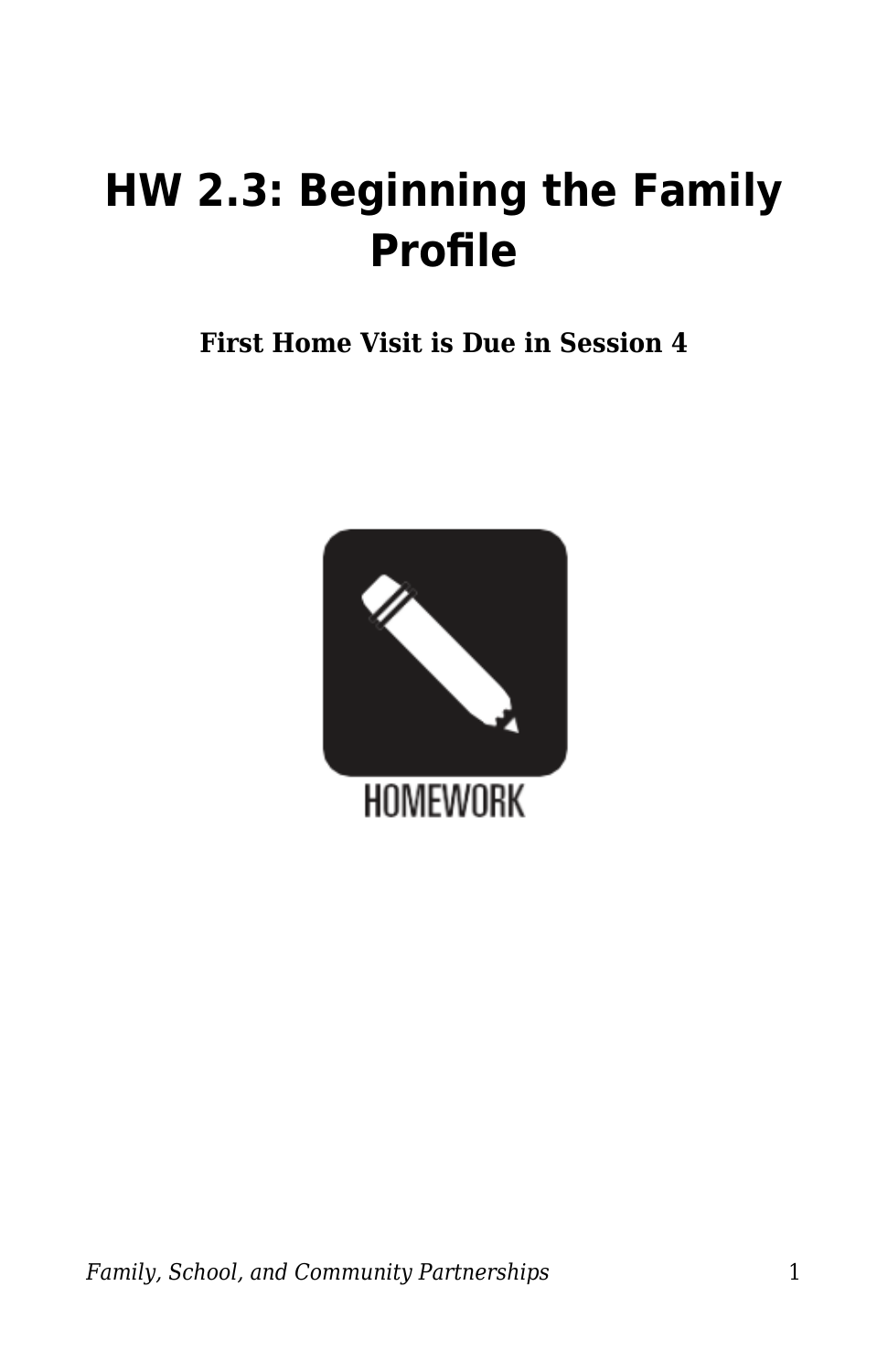|                            | <b>Learning Outcome Pedagogical Intent</b> | <b>Student Position</b> |
|----------------------------|--------------------------------------------|-------------------------|
| Evaluate, select,          | <b>Teachers cross</b>                      |                         |
| and advocate for           | borders by                                 |                         |
| applicable models          | engaging with a                            | Students have studied   |
| of family and              | family of their                            | a VideoEthnography      |
| community                  | choice to gain                             | student This week       |
| involvement and            | understanding                              | they will visit their   |
| support                    | about the family                           | chosen family for the   |
| implementation.            | funds of knowledge                         | first time to share the |
| Assessment: 50             | they possess. They                         | asset map with the      |
| pts.                       | will apply this                            | family and to learn the |
| <b>Due: Session 3</b>      | knowledge in their                         | family's funds of       |
| <b>Presentation of the</b> | work with the                              | knowledge.              |
| profile in session         | student in the                             |                         |
| 6.                         | classroom.                                 |                         |

## **Instructions**

- 1. In your homework, you read about Funds of Knowledge and learned more about it from watching a video. In class you have considered home visits and how to conduct one.
- 2. Carefully review the [Family Profile](https://byu.box.com/s/0f5fi1zptxh85riar9jaqm3zul8iqzrp) Assignment.
- 3. Create a list of questions you can ask the family on the first visit. Remember to remain open to the family's answers and concerns they share.
- 4. Remember to have someone go with you and if you need a translator arrange for one. Do not rely on your student to act as translator and remember the translator could join you through a phone if they cannot be there in person.
- 5. Remember to allow space for parents to ask questions and be ready to answer their questions. Engage in an interview conversation not an interrogation.
- 6. Share a copy of the asset map you have made and ask if they know of other places or individuals that they enjoy or rely on and could be added to your map. Jot down their ideas on your copy of the map or in your notes.